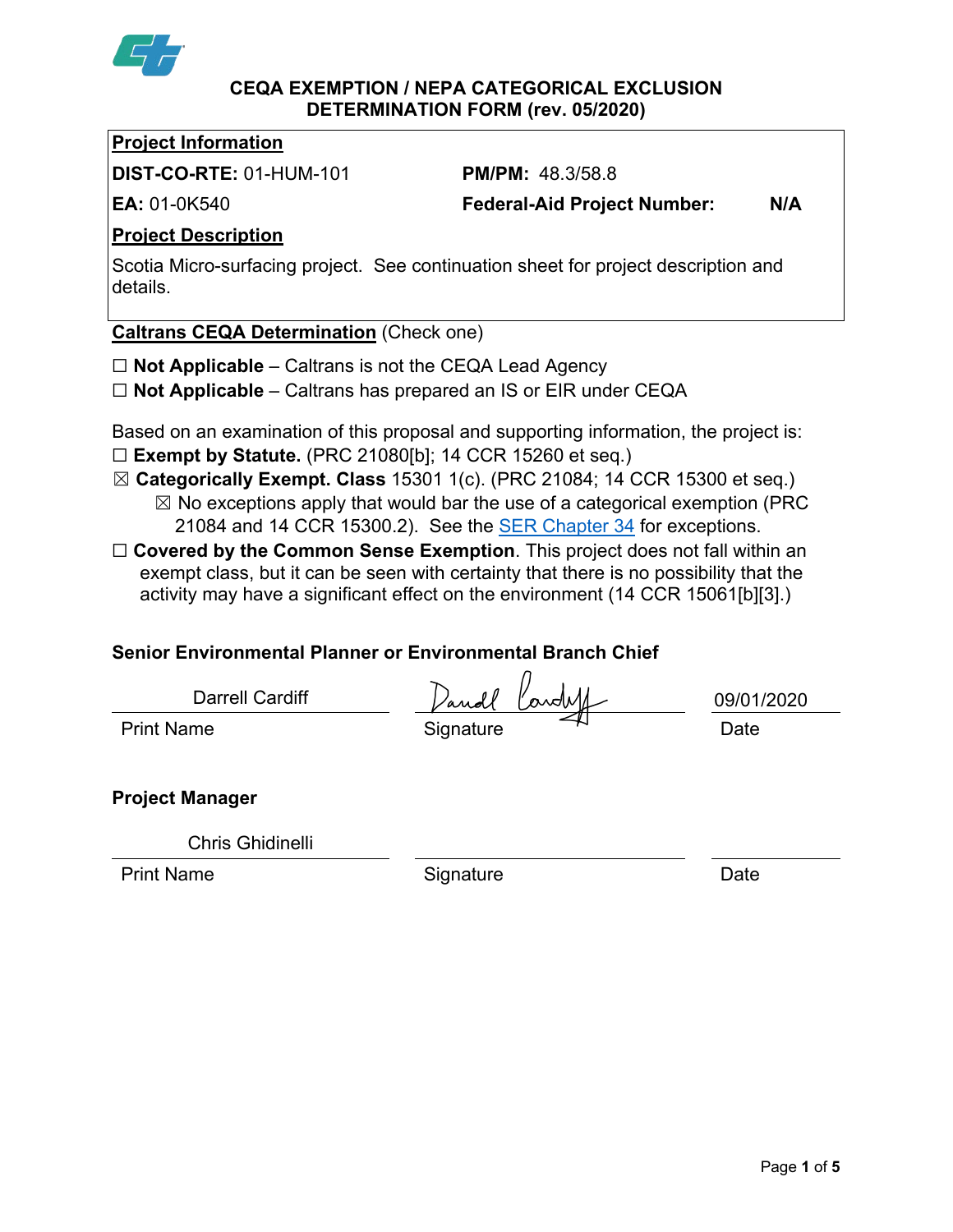

## **Caltrans NEPA Determination** (Check one)

Caltrans has determined that this project has no significant impacts on the environment as defined by NEPA, and that there are no unusual circumstances as described in 23 CFR 771.117(b). See **SER Chapter 30** for unusual circumstances. As such, the project is categorically excluded from the requirements to prepare an EA or EIS under NEPA and is included under the following:

☐ **23 USC 326:** Caltrans has been assigned, and hereby certifies that it has carried out the responsibility to make this determination pursuant to 23 USC 326 and the Memorandum of Understanding dated April 18, 2019, executed between FHWA and Caltrans. Caltrans has determined that the project is a Categorical Exclusion under:

# ☐ **23 CFR 771.117(c): activity (c)(Enter activity number)**

☐ **23 CFR 771.117(d): activity (d)(Enter activity number)**

☐ **Activity Enter activity number listed in Appendix A of the MOU between FHWA and Caltrans**

☐ **23 USC 327:** Based on an examination of this proposal and supporting information, Caltrans has determined that the project is a Categorical Exclusion under 23 USC 327. The environmental review, consultation, and any other actions required by applicable Federal environmental laws for this project are being, or have been, carried out by Caltrans pursuant to 23 USC 327 and the Memorandum of Understanding dated December 23, 2016 and executed by FHWA and Caltrans.

## **Senior Environmental Planner or Environmental Branch Chief**

| N/A                                  | N/A       | N/A  |
|--------------------------------------|-----------|------|
| <b>Print Name</b>                    | Signature | Date |
| <b>Project Manager/ DLA Engineer</b> |           |      |
| N/A                                  | N/A       | N/A  |
| <b>Print Name</b>                    | Signature | Date |

## **Date of Categorical Exclusion Checklist completion: N/A Date of Environmental Commitment Record or equivalent:** 8/20/2020

Briefly list environmental commitments on continuation sheet if needed (i.e., not necessary if included on an attached ECR). Reference additional information, as appropriate (e.g., additional studies and design conditions).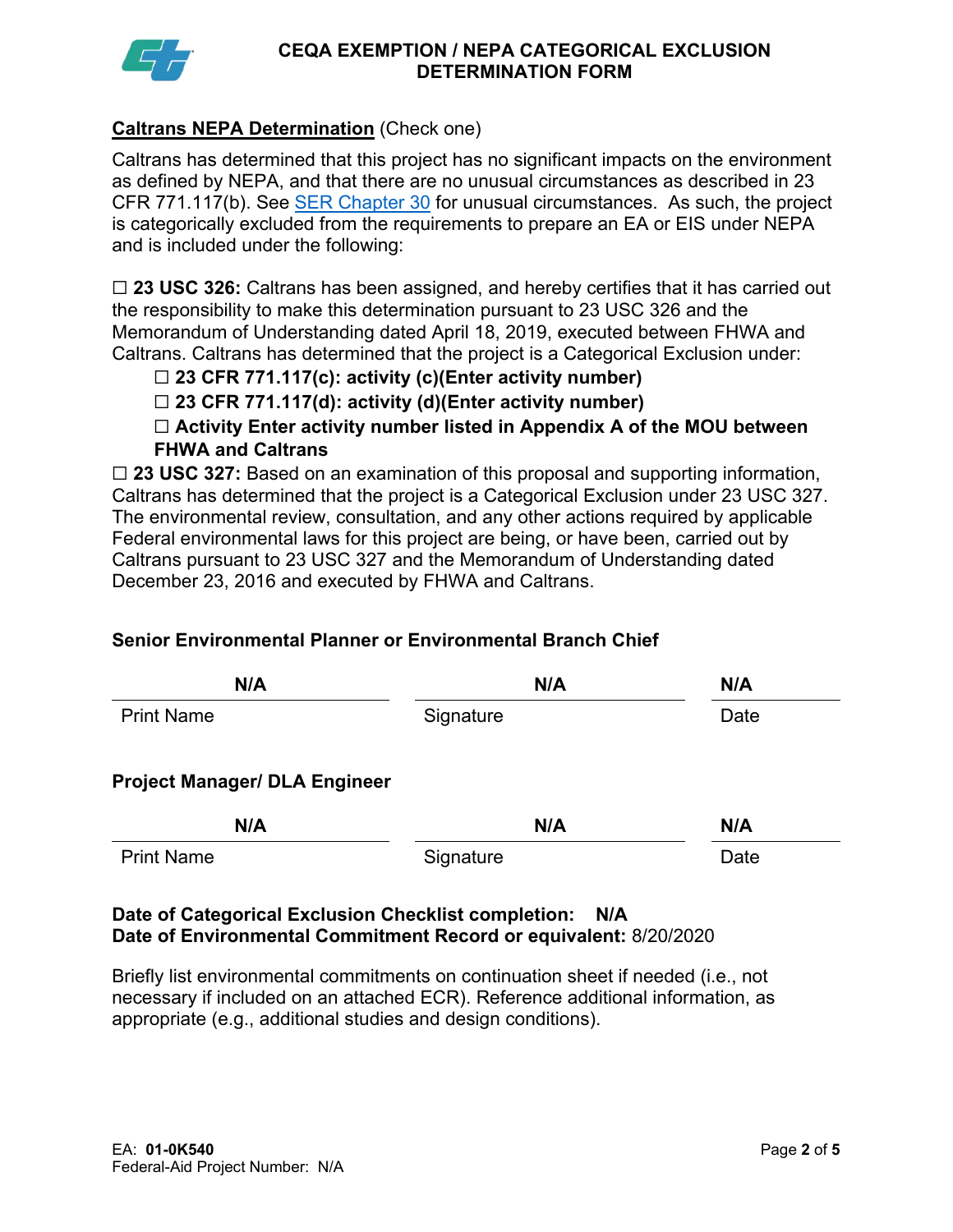

## **Continuation sheet:**

# **Scotia Micro-surfacing EA: 01-0K540 California Department of Transportation (District 1)**

# *Project Description*

Caltrans District 1 Maintenance plans to place micro-surface in Humboldt County on Route 101 near Scotia from Eel River BOH (Richard Fleischer Memorial) to 1.1 mile north of route 36/101 Separation. This work will provide preventative maintenance for these sections of roadway.

Work will consist of replacing asphalt concrete surfacing, placing crack treatment, removing existing stripe and pavement markers, placing micro-surfacing, and replacing pavement delineation. All work will be within the existing State right of way. Equipment staging will be confined to paved surfaces and existing non-vegetated turnouts. Construction Area Signs and Portable Changeable Message Signs will be placed at Hum-36 PM 0.0/2.2, Hum-101 PM R45.3/61.8, and Hum-254 PM 44.3/46.5 with negligible soil disturbance. There will be no tree removal.

The project is expected to be awarded in Summer of 2021 and estimated to occur over approximately 45 working days. Some work activities will be conducted during nighttime hours to increase worker traffic safety and reduce impacts to daytime travelers. Specific equipment will vary by contractor but may include the following: Specific equipment will vary by contractor but may include the following: pavement grinder, bituminous distributor, asphalt paver, crack sealing trailer, macro paver, steel drum vibratory roller, preheat thermoplastic trucks, primer application trucks, supply flatbed trucks, two truck mounted attenuator vehicles, hand propelled thermoplastic application machine, pilot trucks, light plants with generators, and Portable Changeable Message Sign (PCMS) boards.

#### *Traffic Control*

The contractor would be required to manage traffic in compliance with Caltrans Traffic Management Plan for the project and the 2018 standard specifications. Lane closures and some ramp closure are required. Work will only occur within Caltrans's right of way.

## *Environmental Commitments*

- Sediment and Erosion Control The contractor will implement all applicable measures within the contract including Caltrans's 2018 Standard Specifications and Plans.
- Use SSP 7-1.02K(6)(j)(iii) for earth materials containing lead
- Use SSP 84-9.03B for thermoplastic/ paint striping
- Use SSP 36-4 when removing thermoplastic by cold planning or grinding
- No disturbance of vegetation throughout the project limits
- Noise level restrictions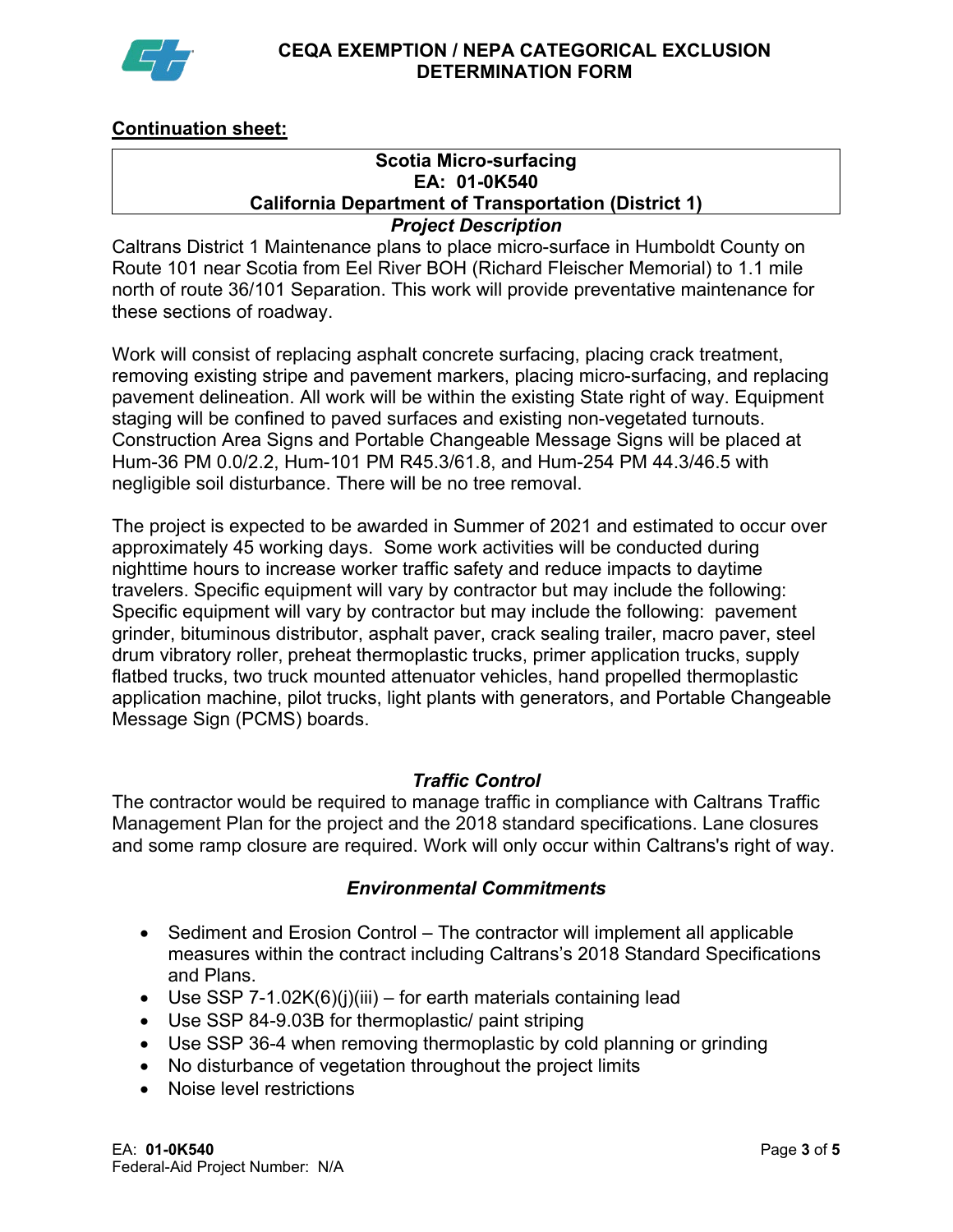

- $\circ$  February 1 through August 5: Do not perform work that generates noise levels above 90 dBA LMax or 20dBA above ambient noise levels
- o August 6 through September 15: Work that generates noise levels above 90dBA LMax is restricted to the time period from 2 hours after sunrise to 2 hours before sunset.
- o September 16 through January 31: Comply with section 14-8.
- $\circ$  Measure the noise level at 50 feet from the source of the noise generating activity. Backup alarms are excluded from the noise requirements.
- Lower the rolling resistance of highway surfaces as much as possible while still maintaining design and safety standards.
- Equipment and materials staging and storage will occur on paved roads and nonvegetated turnouts only.
- From Postmile R48.3-50.5 no night work with artificial lighting is allowed from February 1- July 9.

# *Environmental Analysis*

## **Aesthetic/Visual**

A Visual Impact Assessment level questionnaire was completed on August 15, 2020. The project will result in minimal negative visual changes to the environment and impacts will be less-than-significant.

# **Air Quality/Noise/Greenhouse Gas**

An environmental document assessment for air quality, noise, and greenhouse gas (GHGs) impacts was conducted on June 4, 2020. According to the assessment, the project is a Type III project that will not cause an increase in operational or long-term impacts on air quality, noise, or GHGs, but will have construction related (short-term) impacts. Generation of short-term construction related noise, and the generation of short-term construction air emissions of fugitive dust and exhaust from construction equipment are to be controlled and reduced through the use of the 2018 standard specifications (e.g. Section 14-9). Additionally, the project will not generate operational GHG emissions, nor contribute to a cumulatively considerable impact, and would implement GHG reduction or avoidance measures (standard BMPs) where feasible to reduce construction GHG emissions. Therefore, project impacts are compliant with all applicable plans and will be less-than-significant.

## **Biological Resources**

A Biological Resources Evaluation Memo was completed by Caltrans on July 22, 2020. Critical habitat for Northern Spotted Owl (NSO) and Marbled Murrelet (MAMU) do not occur in or just adjacent to the project area. However, NSO activity centers and suitable habitat are present near Route 101 from PM R48.3 to approximately PM 50.50 (South Scotia Road). The adjacent habitat was not surveyed. Suitable and previously occupied habitat must be assumed occupied. MAMU observations were made within this range of post miles but do not contain elements suitable for nesting. No avoidance measures are required for MAMU, but avoidance measures presented in the environmental commitments section of this Categorical Exemption (CE) will avoid potential disturbance (take) of both MAMU and NSO as well as avoid disruption of essential habitat elements